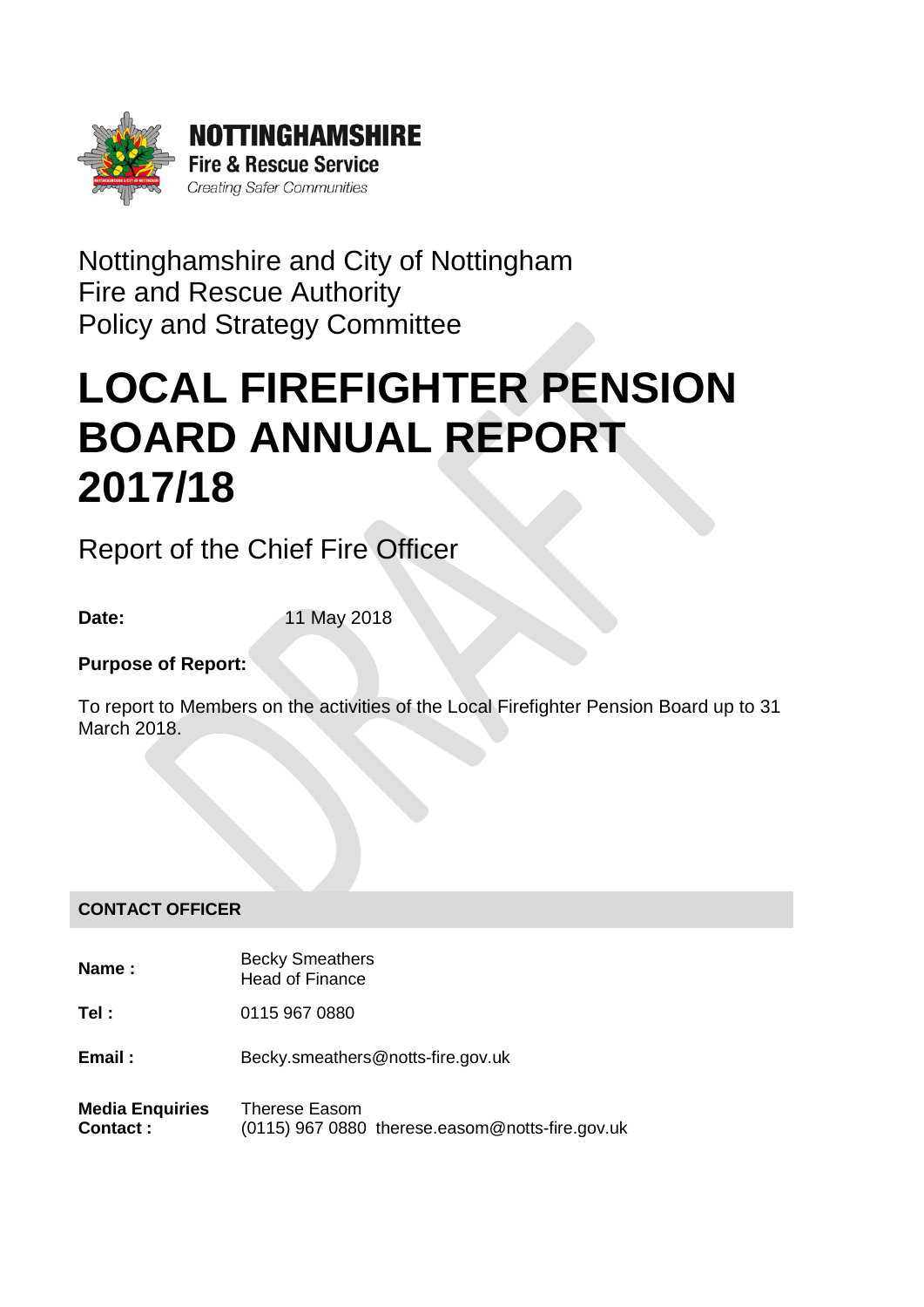#### 1. BACKGROUND

- 1.1 The Public Service Pensions Act 2013 introduced a framework for the governance and administration of public service pension schemes, including those pension schemes for fire and rescue workers. The Act included the requirement for a Local Pension Board to be established by each responsible Authority.
- 1.2 In April 2015, this Committee approved the creation of a Local Pension Board in respect of the firefighter pension schemes, in accordance with the requirements of the Public Services Pensions Act 2013 (the Act). This Board is known as the Local Firefighter Pension Board and has been operating ever since.
- 1.3 The purpose of the Local Firefighter Pension Board is to assist Nottinghamshire and City of Nottingham Fire and Rescue Authority (The Fire Authority) in its role as the Scheme Manager of the Fire Fighters Pension Schemes: 1992, 2006, 2015 and Retained Modified. Such assistance is to:
	- a) secure compliance with the Scheme's regulations, any other legislation relating to the governance and administration of the Scheme, and requirements imposed by the Pensions Regulator in relation to the Scheme,
	- b) ensure the effective and efficient governance and administration of the Scheme.
- 1.4 The Fire Authority is the Scheme Manager for the firefighter pension schemes, which is a role defined by the Act. The day to day responsibilities of the Scheme Manager are delegated to the Head of Finance post and this report therefore serves to communicate to the Fire Authority about the activities of the Local Firefighter Pension Board to date.

#### 2 REPORT

#### **CONSTITUTION**

- 2.1 A constitution for the Local Firefighter Pension Board was approved by the Policy and Strategy Committee at the time that the Board was created. Since then the Local Firefighter Pension Board has approved a number of changes to the Constitution which can be summarised as:
	- 2.1.1 The addition of two substitute Board members, to help ensure that a quorum can be achieved at each meeting and also to support succession planning.
	- 2.1.2 The opening of Board meetings to the public, and the separation of the agenda into part one for all non-confidential items, and part two for confidential items after the public have left the meeting. This is to promote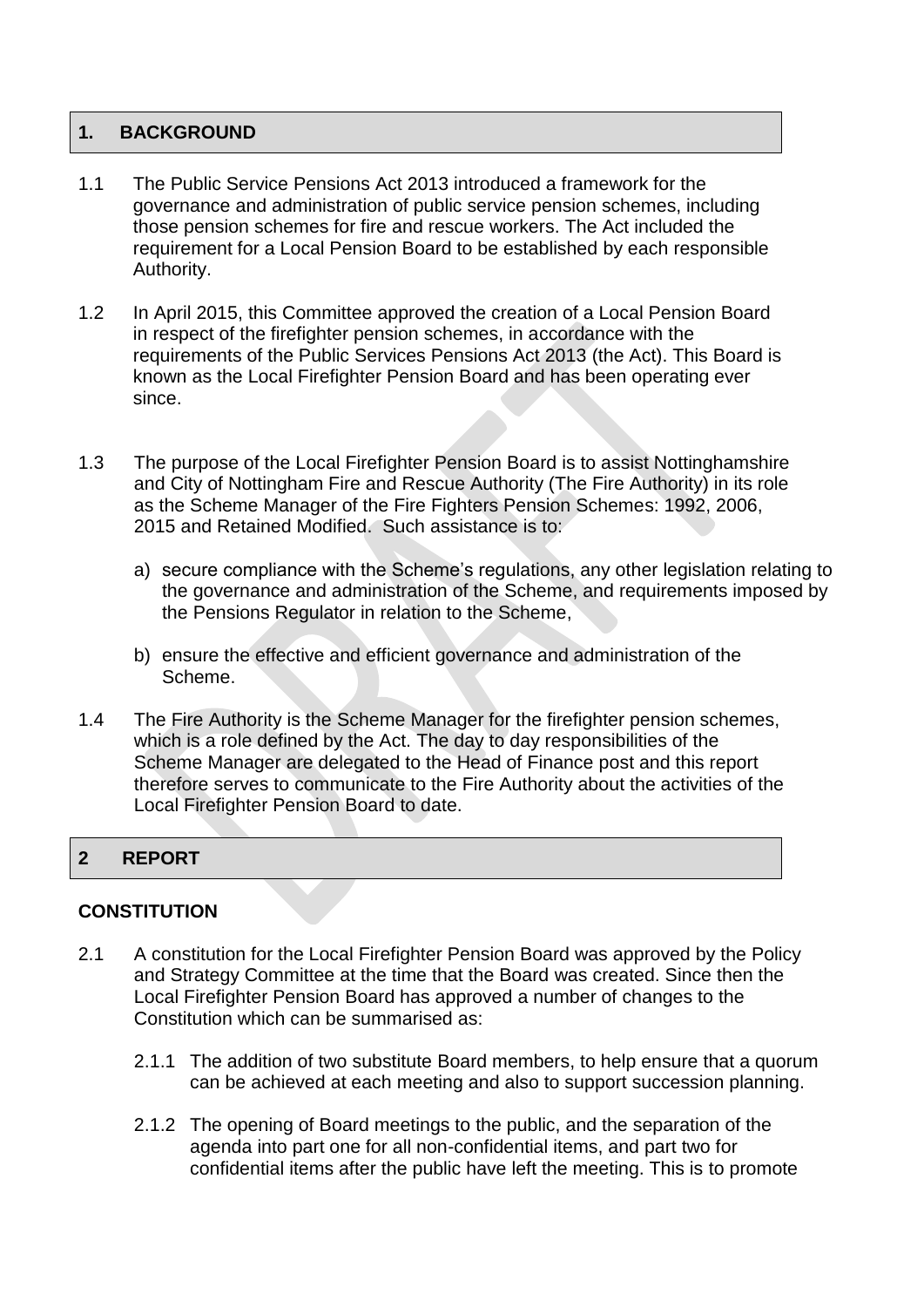transparency and assist with the communication of pension matters to scheme members.

- 2.1.3 Clarification of the relationship between the Board and the national Scheme Advisory Board and the need to keep the Fire Authority informed of any new requirements of it.
- 2.2 The current constitution is attached as Appendix A.

# **FORMAT OF MEETINGS**

- 2.3 A minimum of three meetings are held per year. Meetings are publicly advertised on the Authority's website. There have been no members of the public attending meetings to date. The meeting agenda and papers, together with the minutes of the previous meeting, are published on the Authority's website one week prior to the meeting date.
- 2.4 Board members are required to declare any potential conflicts of interest to the Scheme Manager prior to each meeting, in line with the Local Firefighter Pension Board's Conflicts of Interest Policy.
- 2.5 A Corporate Administrator attends each meeting to take minutes.
- 2.6 At the end of each meeting there is usually a training session for Board members on an aspect of pensions.

# **BOARD MEMBERSHIP**

- 2.7 As set out in the constitution, there is an equal number of employer and employee representatives on the Board and there is now also one substitute member for each side. Substitute members are encouraged to attend meetings as observers, and they are able to act as Board members in the absence of one of the full members. Substitute members are also invited to attend training sessions and this helps to improve knowledge and understanding of pensions issues.
- 2.8 The Chair of the Local Firefighter Pension Board is currently a representative from the employer side. The requirement to rotate the appointment of Chair is set out in the constitution.
- 2.9 There is currently one vacancy on the Board for a Substitute Employer representative. This may cause difficulties in ensuring that meetings are quorate as a minimum of 3 members is required.

# **TRAINING**

2.10 The Pensions Regulator has published a Code of Practice for the governance and administration of public service pension schemes and this code sets out the requirement for Board members to achieve and maintain knowledge and understanding sufficient to enable them to carry out the role of Board member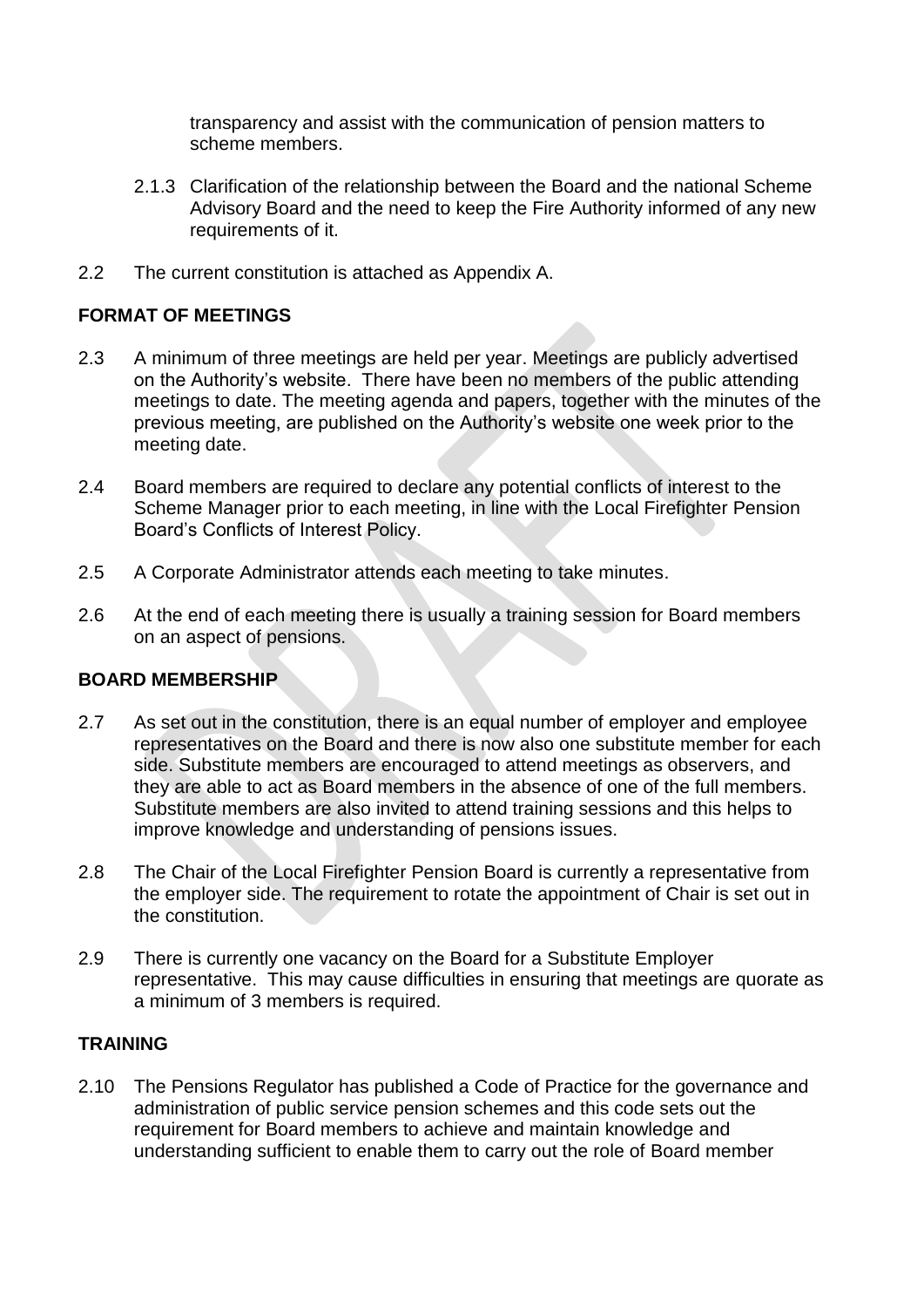- 2.11 There have been a number of training sessions delivered to the Board, including: regional training presented by the LGA's fire pensions adviser; the opportunity to attend the annual LGA Fire Pensions Conference; Regional training; training presented by the Authority's pension administrator and training at each Board meeting. There is online training available on the Pension Regulator website which members of the Board are encouraged to complete.
- 2.12 Membership of the Board has changed due to the retirement of one Board member. One to one training for new Board members and substitute members is provided by the Scheme Manager, focussing on key areas concerning pensions.
- 2.13 Each Board member has completed a training needs analysis and the Board has a Training Policy. A record of all training is maintained by the Scheme Manager.

# **BOARD ACTIVITY**

- 2.14 Since the Local Firefighter Pension Board was set up in 2015, the work of the Board has been shaped by the Board members and by Officers supporting the Board.
- 2.15 Some regular reports to the Board have been developed and these are:
	- 2.15.1 A report entitled "Current Pensions Issues" which provides the Board with the latest information on areas of significant pension work, and includes both local and national issues. As well as enhancing the knowledge and understanding of Board members, this regular report serves to prompt discussion at the Board about the impact of issues on pension scheme members and about how workloads are being managed. This helps to achieve the Board's purpose of securing effective governance and administration. The report includes an appendix on statistical information on scheme membership called Pension Metrics;
	- 2.15.2 A report on the pension fund financial position at the end of the year is presented to the next Board meeting following the financial year end, and this gives the Board the financial context for the pension schemes;
	- 2.15.3 A report presented to each meeting on the Firefighter Pension Risk Register. The risk register is reviewed regularly by the Scheme Manager and is presented to the Board at each meeting, with the amendments highlighted. This allows the Board to keep track of the key risks and the control measures designed to manage those risks.
- 2.16 From the outset it has been the aim to set up a joint Pension Board with Leicestershire and Derbyshire Fire Authorities. Fire Authority approval was initially gained for this to happen but it would have also required the approval of the Secretary of State, and this could not be gained within the required time scales. The existing interim Board was consequently set up. At its meeting on 15 December 2017, Fire Authority approved the creation of an East Midlands Joint Pension Board and a joint request is currently in the process of being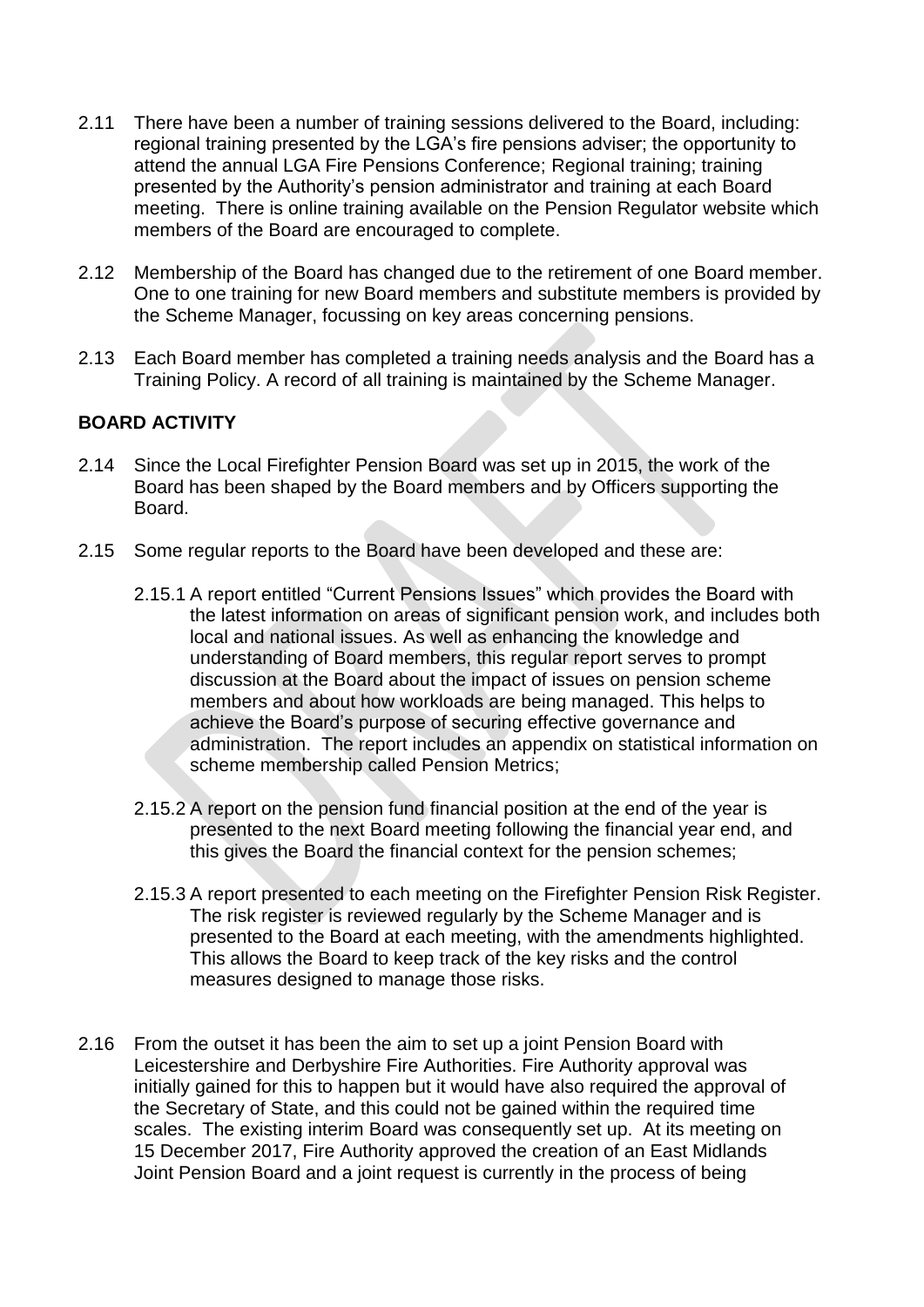submitted to the Secretary of State to gain approval for the creation of this Board.

- 2.17 Other areas of governance which have been discussed at Board meetings include:
	- 2.17.1 Employer discretions under the firefighter pension schemes. Discretions are presented to the Board for information, and the process by which Officers make decisions about discretions has been explained. There were no Discretions during 2017/18.
	- 2.17.2 The Board was kept informed of progress towards sending out Annual Benefits Statements (ABS) to members for 2016/17 following the problems experienced in 2015/16. All but 5 ABS were sent out in accordance with the deadline. The 5 employees for which the deadline was not met were in the process of transitioning between schemes. After discussions with the Pensions Regulator, it was agreed that this did not represent a breach of the Pensions Act 2013.
	- 2.17.3 In order to keep abreast of national pension issues, the Board has set up a register of Breaches of the Pension Act 2013. The register provides details of all breaches and also areas of concern that have been considered but not felt to breach the regulations. To date there has only been one breach of the regulations, that being the missed deadline for sending out ABS for the 2016/17 financial year.
	- 2.17.4 To help ensure compliance with the General Data Protection Regulation (GDPR) and also to ensure the accuracy of records, the Board is also in the process of developing a Data Improvement Plan. This is being done in conjunction with Leicestershire and Derbyshire Fire Authorities to provide a common plan that can be used when the new Joint Pension Board has been set up.
	- 2.17.5 The Board is being kept up to date regarding the outcome of the Employment Appeal Tribunal relating to the Public Sector Age Discrimination Appeals which were heard in December 2017. The case has been referred back to the Employment Tribunal for further consideration. It is expected that the case could take some time to resolve, but could have far reaching implications on the 2015 scheme should it be upheld.
- 2.18 The Local Firefighter Pension Board is now well established and has made good progress in improving the knowledge and understanding of the Board about pension issues, and in ensuring that governance and administration of pensions is carried out effectively. Work has also been undertaken to communicate with pension scheme members about pension issues and to raise the profile of this important subject. This Board will continue to ensure that good practice is maintained and ongoing improvements are made in line with advise from the Scheme Advisory Board and The Pension Regulator.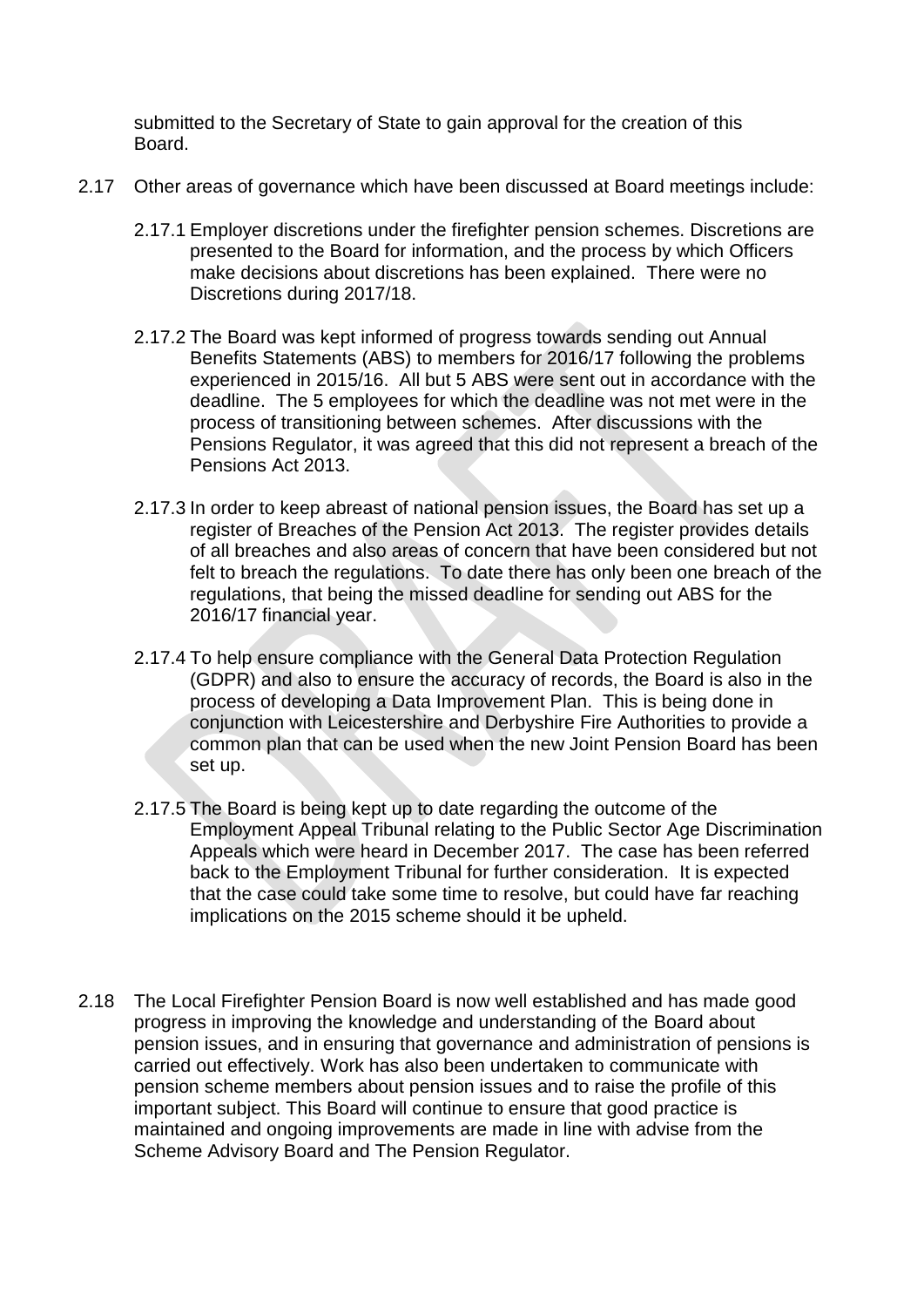# **3. FINANCIAL IMPLICATIONS**

- 3.1 The training of Board members is largely carried out in house at no direct cost, and national events such as the LGA conference have been free of charge so far. Where Board members have to travel to attend training events this cost is contained within existing budgets.
- 3.2 The Authority continues to pay a levy to the Scheme Advisory Board and this will cover the cost of the national fire pensions technical advisor post and support the work of the SAB. The aim of the SAB in setting this levy is to help fire authorities to achieve cost savings by producing guidance and communications centrally for authorities to share. The cost in 2017/18 will be in the region of £4,600 and this has been provided for within the revenue budget.

#### **4. HUMAN RESOURCES AND LEARNING AND DEVELOPMENT IMPLICATIONS**

There are no human resources or learning and development implications arising directly from this report. The members of the Board are required to achieve and maintain knowledge and understanding of pensions and this requirement is being managed and monitored by the Scheme Manager.

# **5. EQUALITY IMPLICATIONS**

An equality impact assessment has not been undertaken because this report is not associated with a policy, function or service.

# **6. CRIME AND DISORDER IMPLICATIONS**

There are no crime and disorder implications arising from this report.

# **7. LEGAL IMPLICATIONS**

The Local Firefighter Pension Board was created to fulfil the requirements of the Public Service Pensions Act 2013.

# **8. RISK MANAGEMENT IMPLICATIONS**

The risks associated with pension governance and administration are set out in the Board's risk register, which is actively managed by the Scheme Manager and monitored by the Board.

#### **9. COLLABORATION IMPLICATIONS**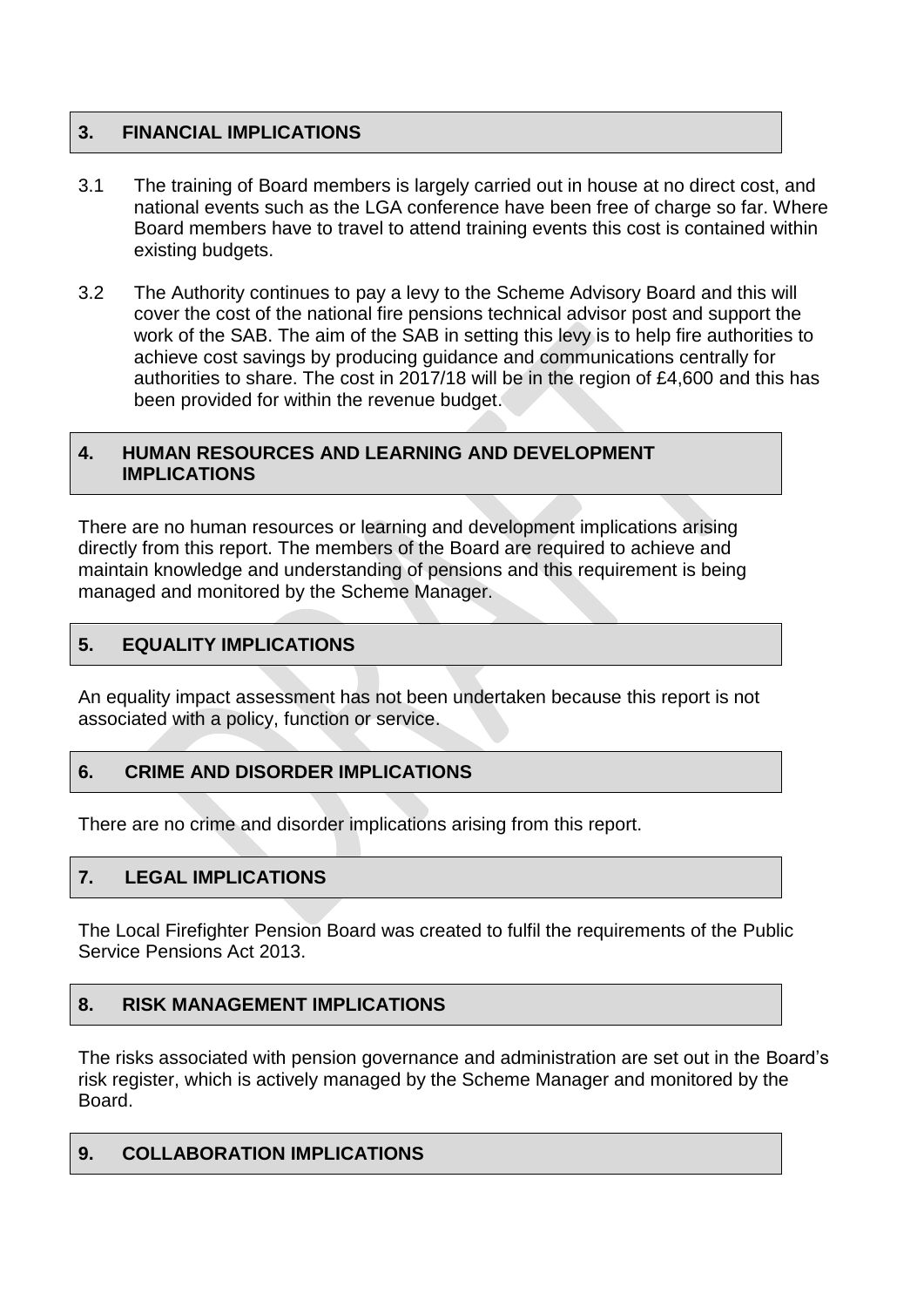Nottinghamshire, Leicestershire and Derbyshire Fire Authorities all share the same pension administrator and this has allowed for a number of collaborative activities associated with pensions. There have been several regional training events for Local Pension Boards and information events for firefighters. More are planned for the coming year. In addition, Officers from the Finance and Human Resources Departments attend quarterly regional pension administration meetings to keep up to date with pension issues and to share good practice.

# **10. RECOMMENDATIONS**

It is recommended that Members note the content of this report.

# **11. BACKGROUND PAPERS FOR INSPECTION (OTHER THAN PUBLISHED DOCUMENTS)**

None.

John Buckley **CHIEF FIRE OFFICER**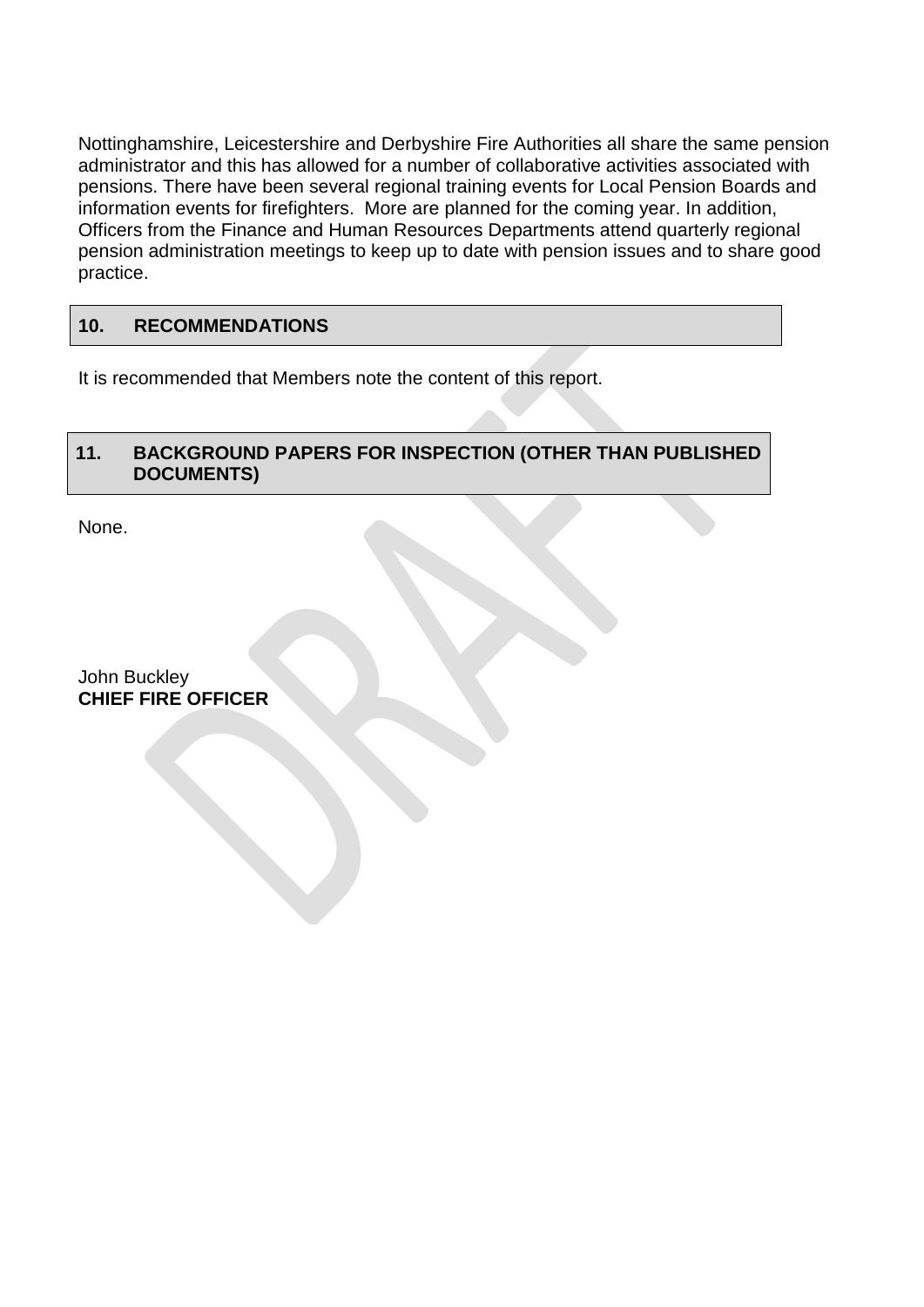#### **LOCAL FIREFIGHTER PENSION BOARD OF NOTTINGHAMSHIRE AND CITY OF NOTTINGHAM FIRE AUTHORITY**

# **CONSTITUTION**

#### **1. Statement of Purpose**

The purpose of the Board is to assist Nottinghamshire and City of Nottingham Fire and Rescue Authority (The Fire Authority) in its role as the Scheme Manager of the Fire Fighters Pension Schemes (1992, 2006, 2015 and Retained Modified). Such assistance is to:

- c) secure compliance with the Scheme's regulations, any other legislation relating to the governance and administration of the Scheme, and requirements imposed by the Pensions Regulator in relation to the Scheme.
- d) ensure the effective and efficient governance and administration of the Scheme.

#### **2. Duties of the Board**

The Board should at all times act in a reasonable manner in the conduct of its purpose. In support of this duty Board Members:

- a) should act always in the interests of the Scheme and not seek to promote the interests of any stakeholder group above another.
- b) should be subject to and abide by Fire Authority's Codes of Conduct for Members and Employees.

#### **3. Membership**

The Board will comprise an equal number of employer and member representatives with a minimum requirement of no less than four in total.

#### **4. Scheme Member Representatives**

- 4.1. 2 Scheme Member representatives shall be appointed to the Board by the 2 largest trades unions recognised by the Fire Authority who represent Scheme Members (i.e. FBU and FOA) but in default of any such appointments being made the Fire Authority shall invite expressions of interest from Scheme Members and appoint such Scheme Member representatives who it regards as best suited to the role of Board Member.
- 4.2. Scheme Member representatives shall be current Scheme Members.
- 4.3. Scheme Member representatives should be able to demonstrate their capacity to attend and complete the necessary preparation for meetings and participate in training as required.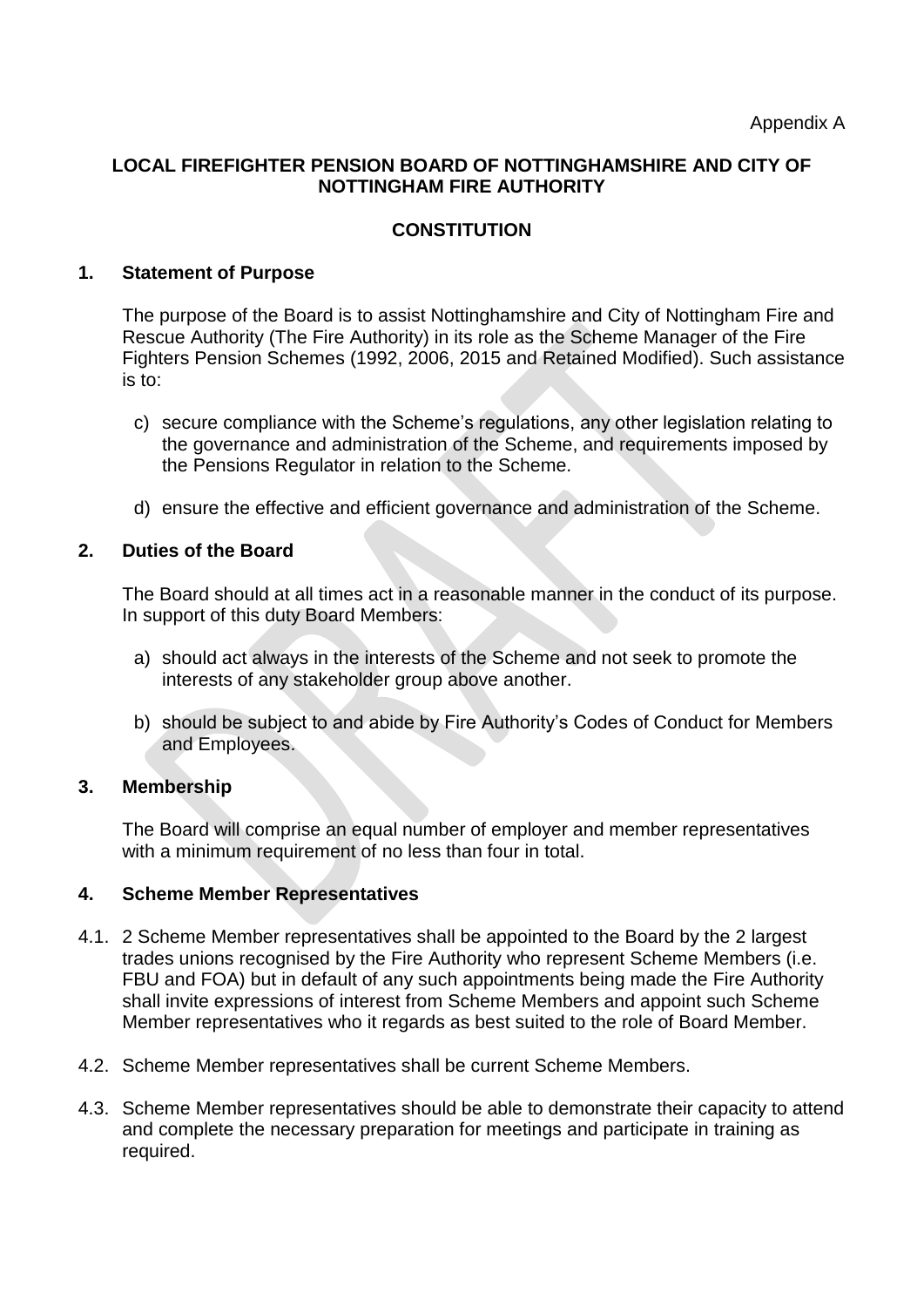# **5. Employer Representatives**

- 5.1. 2 Employer representatives shall be appointed to the Board by the Fire Authority.
- 5.2. Employer representatives shall be 1 Fire Authority Member and 1 Principal Officer provided that neither Officer nor Members exercise delegated responsibility for discharging the Scheme Manager function of the Fire Authority.
- 5.3. Employer representatives should be able to demonstrate their capacity to attend and complete the necessary preparation for meetings and participate in training as required.
- 5.4. Employer representatives shall be appointed by the Fire Authority in a manner which it considers best promotes the purpose of the Board.

# **6. Appointment of Chair**

- 6.1. The Board shall appoint its own chair for a period of 12 months rotating the appointment between scheme member representatives and employer representatives.
- 6.2. The duties of the Chair should be in accordance with the duties of a committee chair under the Fire Authority's Constitution.

# **7. Substitute Board Members**

- 7.1. The Board may appoint one substitute Scheme Member Representative and one substitute Employer Representative. Substitute representatives can take part in Board meetings only in the place of an appointed representative of the same group who cannot attend a meeting.
- 7.2. A substitute representative may attend, and participate in, any training events for Board members.
- 7.3. A substitute representative may attend a Board meeting as an observer, if all representatives of the same group are attending that meeting. In this situation, the substitute representative must not participate in the business of the meeting.

#### **8. Notification of Appointments**

On appointment to the Board the Fire Authority shall publish the name of the appointees, the process followed in the appointment together with the way in which the appointments support the effective delivery of the purpose of the Board.

#### **9. Conflicts of Interest**

- 9.1. All members of the Board must declare to the Chief Fire Officer on appointment and at any such time as their circumstances change any potential conflict of interest arising as a result of their position on the Board.
- 9.2. On appointment to the Board and following any subsequent declaration of potential conflict the Chief Fire Officer shall ensure that any potential conflict is effectively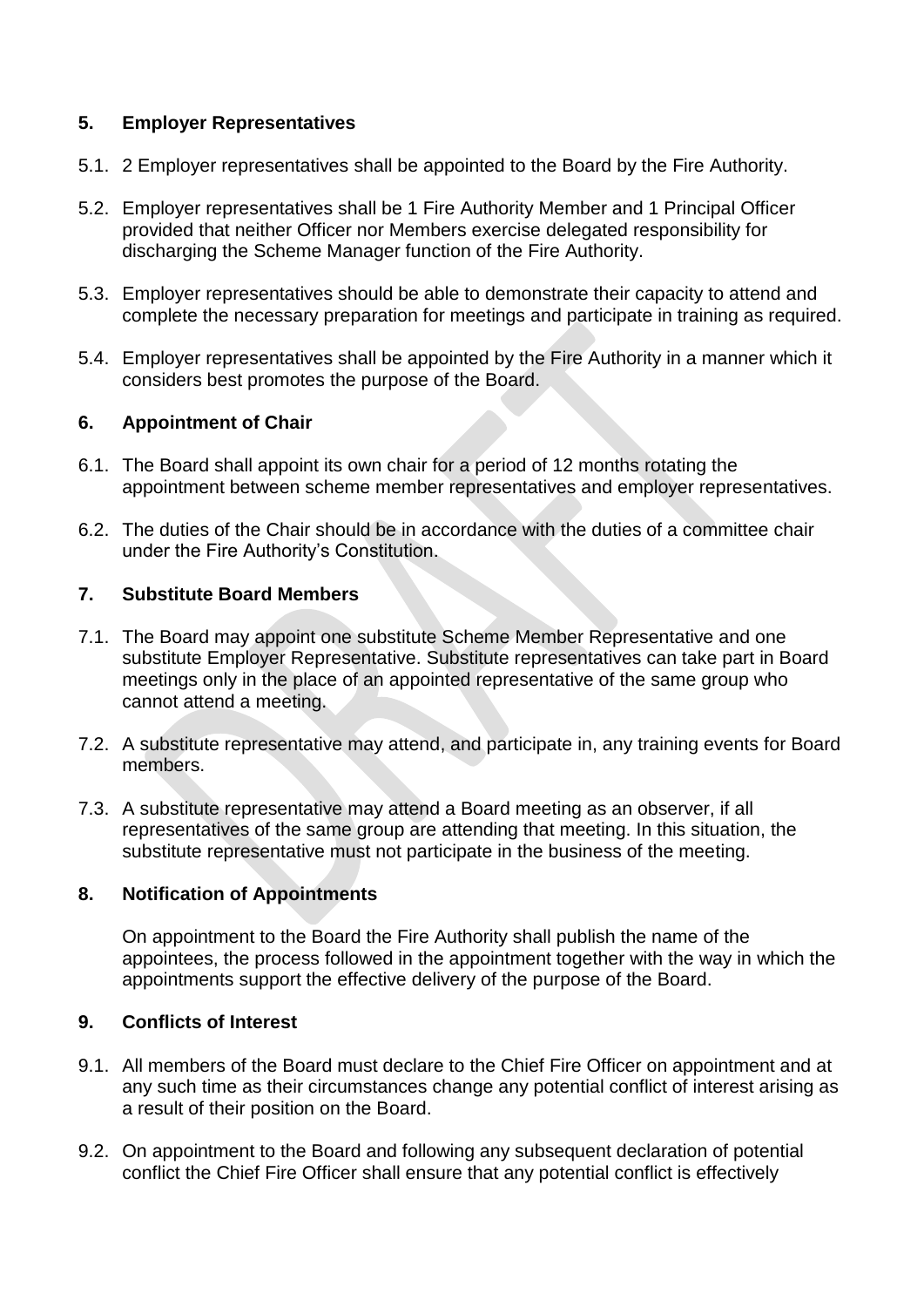managed in line with both the internal procedures of the Fire Authority and the requirements of the Pensions Regulators codes of practice on conflict of interest for Board members.

# **10. Knowledge and understanding (including Training)**

- 10.1.Knowledge and understanding must be considered in light of the role of the Board to assist the Fire Authority in line with the requirements outlined in paragraph 2 above. The Board should establish and maintain a policy and framework to address the knowledge and understanding requirements that apply to Board Members. That policy and framework shall set out the degree of knowledge and understanding required as well as how knowledge and understanding is acquired, reviewed and updated.
- 10.2.Board Members shall attend and participate in training arranged in order to meet and maintain the requirements set out in the Board's knowledge and understanding policy and framework.
- 10.3.Board Members shall participate in such personal training needs analysis or other processes that are put in place in order to ensure that they maintain the required level of knowledge and understanding to carry out their role on the Board.

#### **11. Term of Office**

- 11.1.The term of office for Board Members shall be 2 Municipal Years and there shall be no restriction on reappointment at the expiry of a Board Member's term.
- 11.2.Board membership shall be terminated prior to the end of the term of office due to:
	- a) A Scheme Member representative ceases to be a Scheme Member.
	- b) An Employer representative ceases to be a Fire Authority Member.
- 11.3.Board membership may be terminated prior to the end of the term of office by a resolution of the Fire Authority where the Board Member is no longer able to demonstrate their capacity to attend and prepare for meetings or to participate in required training.

#### **12. Meetings**

- 12.1.The Board shall as a minimum meet 3 times per year.
- 12.2.The Chair, with the consent of the other Board Members, may call additional meetings. Urgent business of the Board between meetings may, in exceptional circumstances, be conducted via communications between members of the Board including telephone conferencing and e-mails.
- 12.3.Meetings shall be open to the public and shall be conducted in accordance with the Fire Authority's constitution as regards to the attendance of the public at meetings. Meetings